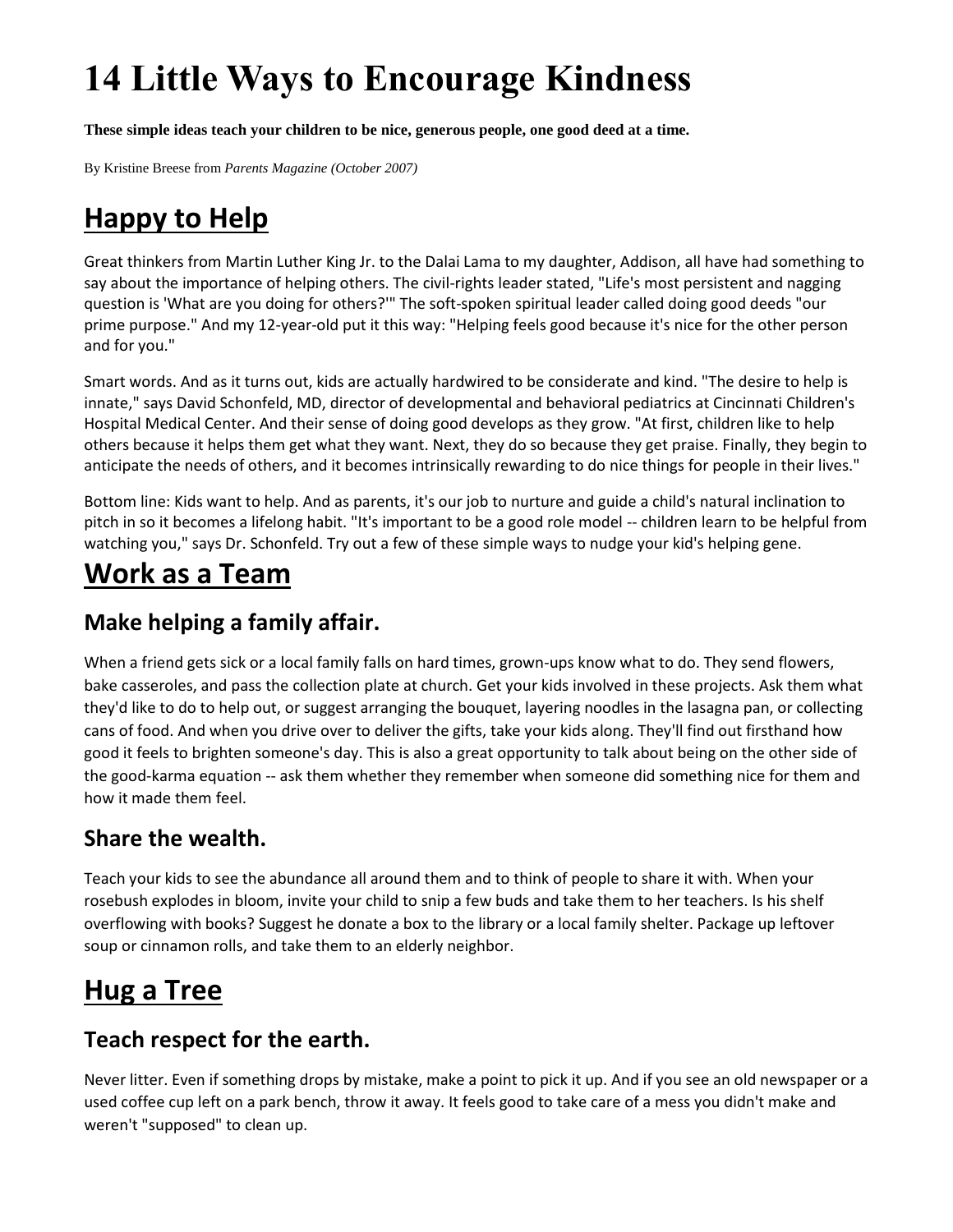### **Recycle.**

How's this for a double whammy of doing good? Have your child collect and take empty cans and bottles to a recycling center that pays you for what you bring in, then drop the money you make into the donation jar at the supermarket checkout.

# **The Art of Pitching In**

#### **Assign chores.**

Kids should understand that a certain amount of helping is requested and required "just because": just because they're members of the family, just because they live under the same roof, and just because it's the right thing to do. So show them where the cat food is and how to clear the dinner table and make their beds. And keep a chore chart to track and reward the completion of their tasks. Your kids will feel great pride in doing their share.

#### **Teach teamwork.**

How often have you hosted a playdate and been left with what looks like a scene from the movie *Twister*: dolls and their tiny clothes strewn everywhere, glue and glitter splattered on tables and rugs, juice cups and crumbs all over? When your child is a guest, make sure she helps clean up before she climbs into the minivan. If the host insists it's not necessary, say, "Let us pick up three things and then we'll be on our way." Putting away a few army men or Legos is a great way to practice the art of pitching in.

#### **Perform small acts of kindness.**

I have a friend who'd had breast cancer. I asked her, "What was the nicest thing anyone did for you when you were sick?" She told me that the mother of one of her daughter's friends packed lunches for her little girl for the entire month after the surgery. This simple gesture meant my friend could take the time to recuperate minus one daily chore. Plus, her daughter enjoyed some new tasty treats in her lunch box.

# **Look on the Bright Side**

#### **Give your kids rose-colored glasses.**

Sometimes, it can seem as if bad news is all around us. Point out to your kids the good things that are happening and the good people who are helping others. Cut out newspaper articles about student groups who volunteered to build homes or collect clothes after a natural disaster. This makes your kids feel better about the world they live in and also gets them thinking creatively about ways they can make a difference.

### **Don't criticize their efforts.**

Yes, you can get the wet towels off the floor faster, sort the laundry better, and pour the milk without spilling it, but if you take over (or critique too much) it leaves your little helpers feeling inept, unskilled -- and less likely to offer their services again. If you're impatient, you can turn a teachable moment into a missed opportunity. "Kids want to help cook dinner, wash the car, and do the dishes, and, sure, they'll do it slowly and imperfectly at first," says Dr. Schonfeld. You're teaching them that they can make a difference at home. Just imagine how good they'll feel when they step out into the world.